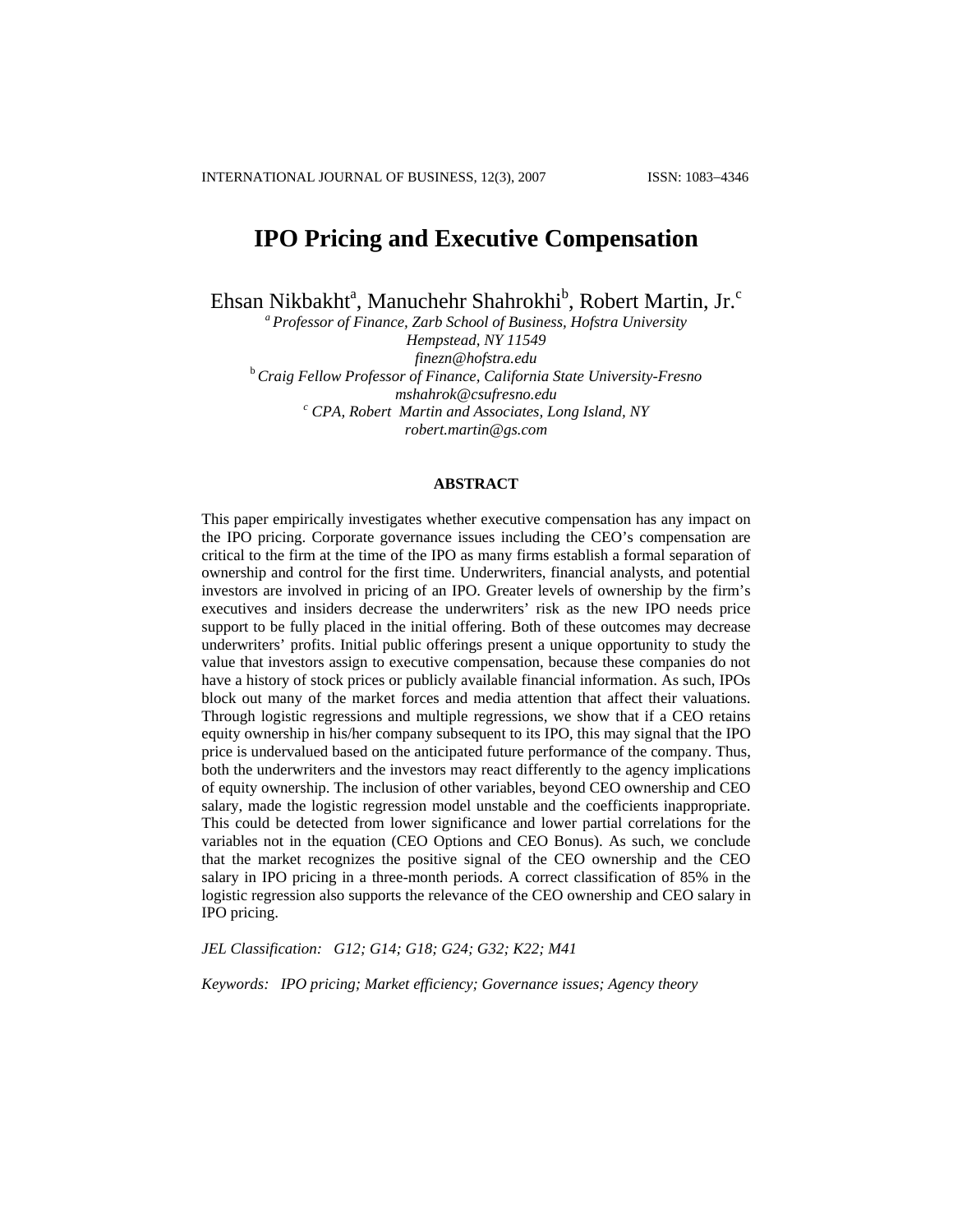## **I. INTRODUCTION**

IPO pricing and executive compensation, as separate topics, are among the most widely debated issues both in academe and industry. Despite extensive research in both areas, finance literature is silent as to whether there is a connection between these two important areas. Stated otherwise, "Do investors assign value to executive compensation in pricing an IPO?" This question is the focus of our research. The purpose of our paper is to contribute to a better understanding of a possible relationship between executive compensation and IPO pricing.

According to agency theory, a company's managers, including CEOs, will act in ways that satisfy their own self-interests. Therefore, in order to maximize shareholder wealth, it appears that aligning the interest of the CEO and other company executives with those of the shareholders would be beneficial to the company and its profitability. Since there are many types of compensation available to shareholders, it seems there is an incentive for companies to design CEO and other executive's compensation packages that are tailored to the company's needs. The appropriate CEO compensation package for a company may provide incentives for the CEO to work towards the same goals as shareholders and make decisions that will consider both the long-term and short-term effects to the firm.

Since companies use a variety of compensation packages, and investors form opinions about each type of compensation, it is reasonable that investors also consider CEOs' compensation structure when determining the value of a company's securities. For actively traded companies that have an established history of public financial information, it may be difficult to determine the value that investors assign to the CEOs' compensation packages. However, initial public offerings (IPO) present a unique opportunity to study the value that investors assign to executive compensation, because these companies do not have a history of stock prices or publicly available financial information. As such, IPOs block out many of the market forces and media attention that affect their valuations. Additionally, when a company offers its common stock for sale to the public for the first time many experts, investment bankers and informed investors, participate in determining the value of the IPO company at that point in time. There might be a relationship between a certain type of CEO compensation and investors' perceptions of the true value of the IPO company's common stock. Signaling theory suggests that certain information may provide signals to investors about the future performance of a company. If a CEO retains equity ownership in his/her company subsequent to its IPO, this may be one such signal or clue about his/her belief that the IPO price is undervalued based on the anticipated future performance of his company. Thus, both the underwriters and the investors may react differently to the agency implications of equity ownership. "These differing reactions result in retention having asymmetric impacts on IPO-offer price and aftermarket price, thereby causing the degree of underpricing to change with ownership retention" (Robinson, Robinson and Peng, 2004).

In Section II, .a review of literature is provided. In Section III, the statement of the problem is discussed and a hypothesis is formulated. Section IV explains the methodology utilized. Section V provides analysis of the results and conclusions followed by references in Section VI and appendices in Section VII.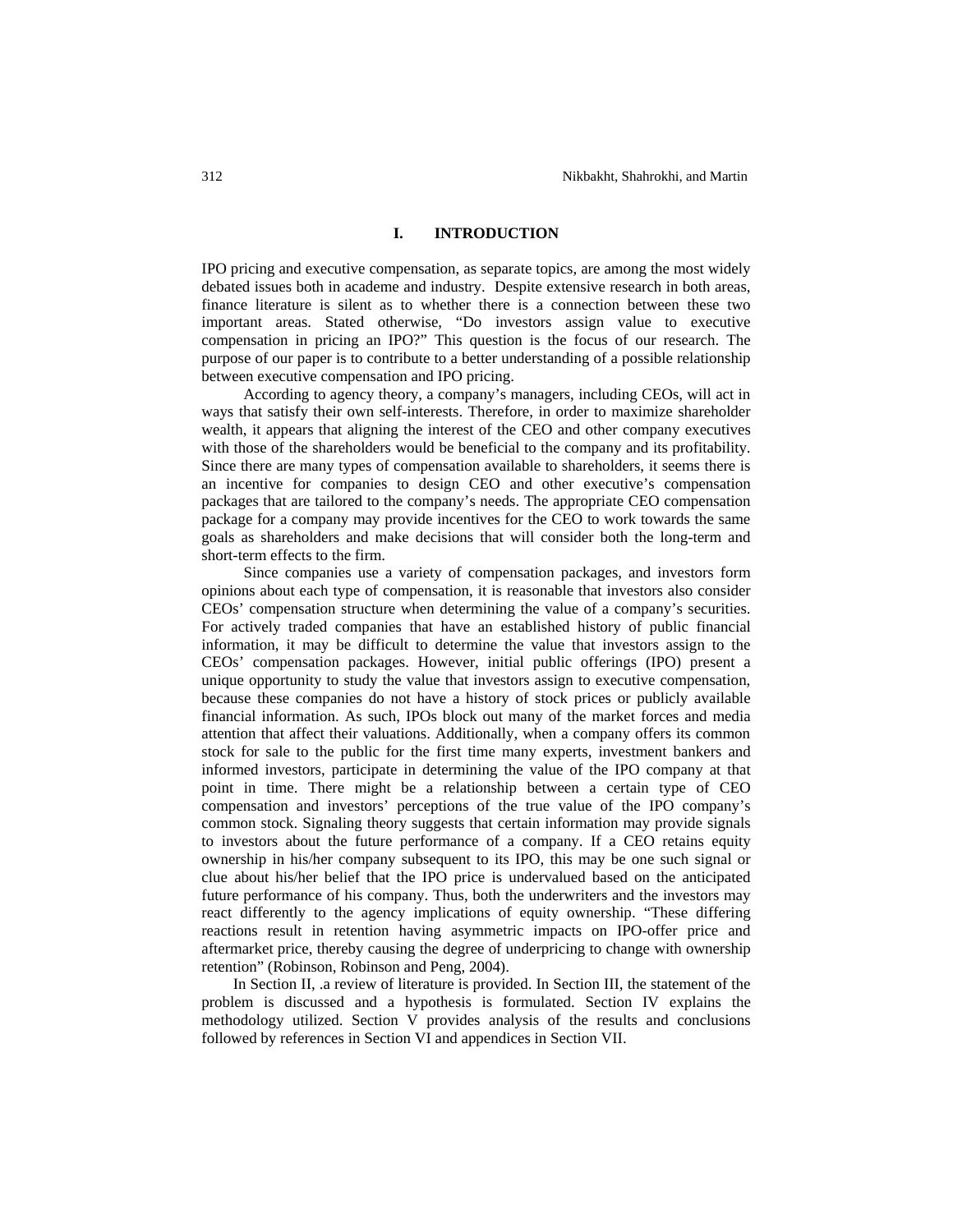### **II. LITERATURE REVIEW**

Lowry and Murphy (2005) argue that in about one third of U.S. IPOs between 1996 and 2000, executives received stock options with an exercise price set equal to the IPO offer price (rather than a price determined by the market). Among firms with such "IPO options", 58 percent of top executives receive a net gain from underpricing, meaning the gain from IPO options exceeds the loss from pre-IPO shareholdings. If executives can influence the IPO offer price, one expects a positive relation between these IPO options and underpricing. Alternatively, executives may be able to influence the timing and terms of their stock options, and this would similarly predict a positive relation between IPO options and underpricing. However, they fail to find any evidence of such a relation. Their results run counter to the emerging literature claiming that managers blatantly take self-serving actions to improve their personal welfare at shareholder expense.

Robinson, Robinson and Peng (2004) have identified retention of stock ownership subsequent to the IPO as one of the factors affecting the IPO underpricing. Their basis for this theory dates back to the work of Jensen and Meckling (1976) who stated that if a company's managers were also owners, they would be more likely to seek wealth maximization of the company. Robinson, Robinson and Peng argue that the retention of previous equity ownership by CEOs of IPO companies acts as a signal to investors that the CEO believes in the future profitability of the company. They further argue that underwriters of the IPOs and investors assign different values to this signal information, and accordingly, the retention of equity by CEO is a potential contributing factor to the underpricing of securities that is so often seen with IPOs. They also suggest a curve-linear relationship between retention and underpricing. Their model states that the signaling that occurs from CEO retention of equity ownership subsequent to the IPO occurs as a result of CEOs expecting future increases in revenue and possibility of entrenchment leading to higher agency costs.

Loughran and Ritter (2003 and 2002) have argued that in the 1980s, the average first-day return on initial public offerings (IPOs) was 7%. The average first-day return doubled to almost 15% during 1990-1998, before jumping to 65% during the internet bubble years of 1999-2000. Part of the increase can be attributed to changes in the risk composition of the companies going public and a realignment of incentives. They attribute much of the higher underpricing during the bubble period to a changing issuer objective function. Further, they argue that in the later periods there was less focus on maximizing IPO proceeds due to both an increased emphasis on research coverage and allocations of hot IPOs to the personal brokerage accounts of issuing firm executives.

The different values of CEO retention stem from the fact that underwriters are risk averse (Field and Hanka, 2001) and prefer higher levels of retention because this will reduce the public float of securities that they may need to provide pricing support for, and, thus reduce their risks and maximize their profits. However, investors prefer higher ownership retention by the CEO only to an optimal point, beyond which entrenchment will lead to higher agency costs.

Ritter and Welch (2001) also studied the causes of IPO underpricing. They examined IPOs during the period 1980 through 2001 and found average first day returns ranging from 3.6% to 65% during this period. The 65% extreme first day returns were during the internet company era in 1999 and early 2000. The historical average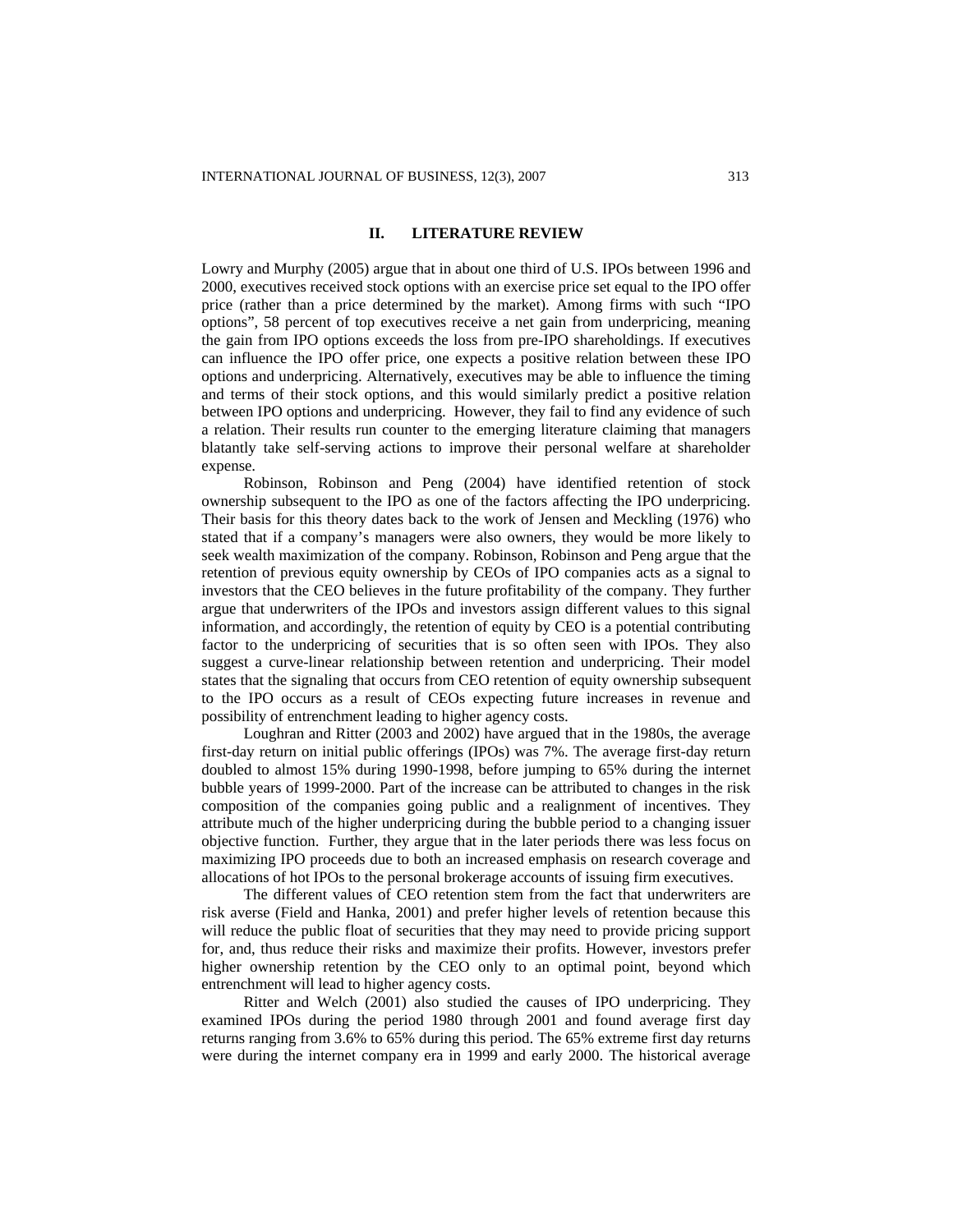first day returns (otherwise known as underpricing) for the 21-year period was approximately 18.8%. They noted that there were several potential causes for this underpricing.

Signaling theory, for instance, suggests that investors have different information than the IPO company and its underwriters. Since investors may not be able to distinguish between high quality and low quality companies, the high quality companies must signal investors of their quality by underpricing their IPO stock. This shows that they are able to forgo the benefit of current proceeds from the IPO because they believe that they will be able to make up for the difference through a combination of future seasoned equity offerings receiving more favorable pricing, a more favorable market response to dividends, and through utilizing the current funds for projects that will add significantly to the company's value.

Benveniste and Spindt (1989), Benveniste and Wilhelm (1990), and Spatt and Srivastava (1991) show that underpricing is potentially caused by the underwriter's method of determining price. This method, book building, employs a road show whereby the underwriter presents their preliminary prospectus to sophisticated investors, who provide information about their perceived value of the IPO company's stock. The underwriter then uses this pricing information to help determine the final offer price for the stock. These parties argue that the underwriter then sets the final offer price slightly below the true value in order to compensate the sophisticated investors for sharing the pricing information that they did during the road show.

The study also considers the possibility that underpricing could be a result of the IPO company accepting lower total IPO proceeds in return for reduced costs associated with marketing the new IPO to the public. This may be done with the hope that investors will perceive the company's sock as a good value and thus they will purchase all of the shares being offered.

The effects of board of directors and other insider ownership on IPO underpricing were studied by Howton, Howton and Olson (2001). They suggest that when the board of directors receives incentives, such as stock ownership, to monitor CEO performance, there may be an impact on the level of underpricing that is seen during an IPO company's first day of stock trading. To determine this impact, they gathered data on IPO fist day returns and a variety of board of director information, including considering if the company's CEO was also a board member. Their results indicated "that firms with the lowest levels of ownership by insiders on the board experience less initial day underpricing than firms with the highest levels of insider ownership" The study suggests that the reason for this negative relationship may be due to the inside owners' preference for accepting lower IPO proceeds in exchange for higher future returns. They also showed that "initial-day returns are higher for firms with outside dominated, high inside ownership boards" The importance of these results is the implication that that there may be an incentive for inside owners of IPO companies to underprice their stock. Howton, Howton and Olson suggest that this may be because these companies are attempting to provide a signal of their quality to potential investors.

Engel, Gordon, and Hayes 2002) noted that before a company goes public it is more often than not dominated by a handful of inside owners, including the CEO and possible family owners. Usually, the only outside ownership is sophisticated investors such as venture capitalist. They examined the different types of performance measures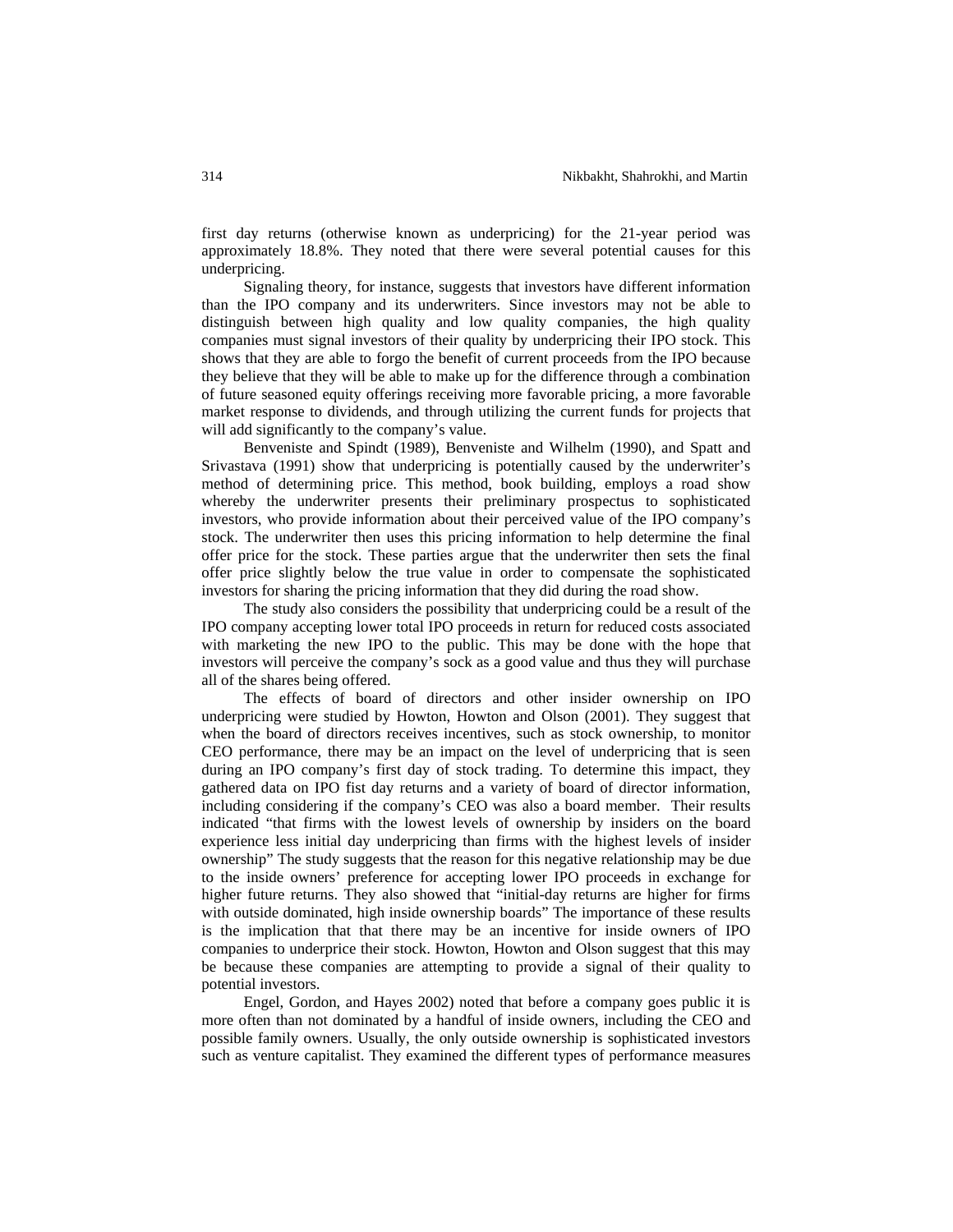used by IPO companies, including current accounting measures, stock returns, or other objective performance measures. The study focused on three separate industries (including internet, non-internet technology, and manufacturing) to examine the effect on each. The first factor affecting CEO compensation, current accounting measures, was found to have the greatest bearing on the CEO's compensation in industries where the Company places a greater emphasis on operating results, such as manufacturing companies. This study also determined that in industries that emphasized stock returns rather than earnings, such as internet and technology companies, the CEO's compensation was based on stock returns.

Weber and Dudney (2003) have found that there is also a relationship between a company's board of directors, CEO ownership and compensation. In their study, Weber and Dudney noted that a CEO's tenure affects his level of compensation because longer tenure CEOs would be expected to earn higher salaries and other incentives than shorter tenure CEOs. Next, they examined the effect of a CEO's age and ownership of their company on their level of compensation. The study included the company's age, total assets, board size, the presence of institutional holdings, and market value of equity and board composition. They also included dummy variables if the current CEO was a founder or family member of the company's founders, and they included the dummy variable for the CEO's education level.

The results of their study show that "higher firm value is associated with higher CEO compensation and that the dual causality exists between the CEO ownership and firm value." The results also show a positive correlation between CEO age and compensation, as well as between CEO ownership and CEO compensation.

Similar to Weber and Dudney, research conducted by Coles, Williams, and Sen (2002) focused on "governance mechanisms … including board structure, leadership structure, the structure of CEO compensation plans, and ownership structure." While this study included a variety of hypotheses pertaining to the relationships among the factors discussed above, the most relevant to our research examined the relationship between CEO compensation and performance. Their research also noted that CEO compensation can affect opinions towards accepting risk because CEOs have a very narrow interest in preserving their own wealth and retaining employment, while shareholders prefer higher risk projects, which can lead to potentially higher profits. When using the market value added (MVA) as a performance measure, the study shows that there is a negative relationship between CEO salary and company performance. They determined that the reason for the negative relationship is that MVA measure doesn't consider risk, and that once risk is considered the relationship would most likely be positive, showing that CEO pay does impact company performance.

Zhou (2001) examined the relationship between executive stock ownership and stock options to see if both of these incentives were important factors in a company's performance. His purpose was to improve on the work of Himmelberg et al (1991) which "using panel data and controlling for fixed effects"…found "no meaningful correlation between managerial ownership and performance. They conclude that previous studies fail to control for unobserved firm heterogeneity that affects both ownership and performance and hence their results, subject to inconsistent estimates, are likely to be outcomes of spurious correlations"

Zhou (2001) indicates that some of the problems with the Himmelberg et al (1999) study are related to the fact that CEO ownership usually changes slowly over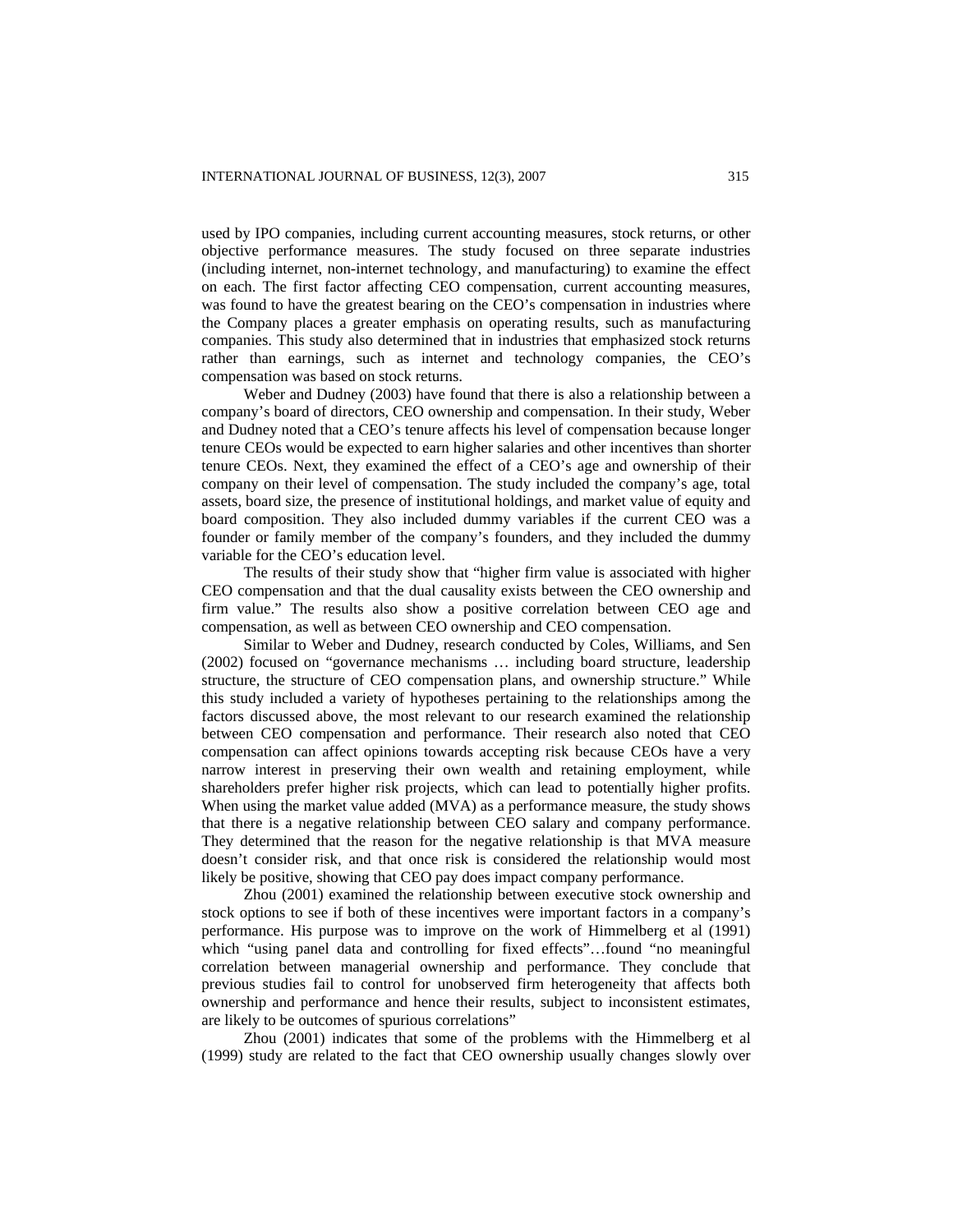time and, thus, any changes on the performance of the company would also be longterm. Taking this into consideration, Zhou studied the effect of CEO stock and option ownership over a five-year period. The results of his study indicate that while there was a relationship between a company's use of equity based incentives like stock and option grants, this relationship was different for each CEO. Zhou also concluded that annual changes in the level of stock options held by a CEO do not appear to be related to the level of their stock ownership of their company. Based on this study, it appears that a CEO's stock options and stock ownership must be considered when estimating the effects of CEO compensation in any company performance study including the IPO underpricing.

In summary, the results of our literature review show the following: There are many theories about why underpricing occurs, but there is no evidence for one particular theory of reason to dominate. Despite extensive literature on both IPO underpricing and executive compensation, the interaction of the two has not been examined in the literature.

### **III. HYPOTHESIS AND JUSTIFICATION**

The following is the statement of the hypothesis in this research: The effects of the structure of CEO compensation packages, including the use of cash pay, bonuses, stock, and stock option grants, contribute to investors' perceptions of an IPO company's value through signaling, which can be observed as a component of the underpricing of an IPO company's common stock.

 Based on numerous studies, CEO's compensation appears to be related to the behavior that is exhibited by the CEO, such as his risk tolerance and types of corporate decisions. These behaviors, in turn, may have an impact on the performance of the firm. Since CEO compensation receives significant attention in financial media, and it has been shown to have an effect on company performance, one could assume that investors would consider the level and type of CEO compensation when determining the value of a company's common stock.

The initial offering of a company's common stock for sale to the investing public presents a unique opportunity to study the effects that certain company attributes have on the value investors assign to such stocks for several reasons. As pointed out by Engel, Gordon and Hayes (2002), "governance issues [including the CEO's compensation package] are critical to the firm at the time of the IPO as many firms establish a formal separation of ownership and control for the first time." IPOs typically receive much attention from investors.

There are also many specialists, including a syndicate of underwriters from a variety of investment banking firms that are involved in determining the value of an IPO company at a specific point in time. Additionally, an IPO is an event that separates itself from many of the other market forces that affect the value of traded stocks on a daily basis. Greater levels of CEO and other insider ownership decreases underwriters' risk that the new company's stock will need price support or not be fully placed in the initial offering; both of these outcomes may decrease underwriters' profits. This is different from investors because investors prefer an optimal level of CEO ownership that aligns the CEO's goals with the shareholders, without incurring the additional agency costs caused by entrenchment of the CEO. The other types of compensation,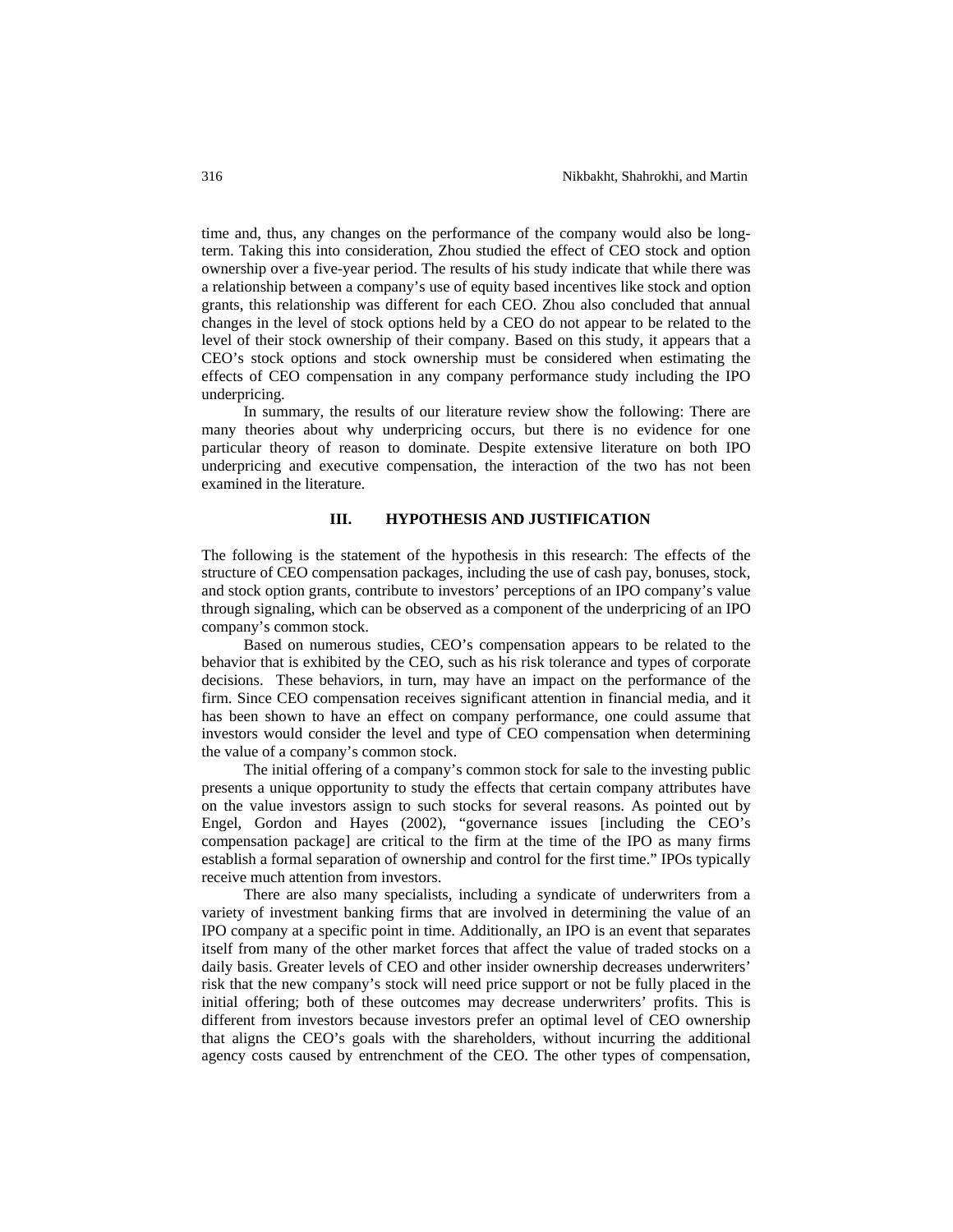including stock options and cash pay, which are used by shareholders to align a CEO's interests with their own, have also been shown to affect companies' performance. As such, it appears that these factors could also affect the valuation that investors place on a company's common stock.

The significant regulation and attention that IPOs and executive compensation receive allows better transparency and opportunity for data mining. The SEC requires all IPO companies to file a registration statement and prospectus describing the company. These documents includes large amounts of information about the company, its industry, operating results, anticipated risks, officers and their compensation, as well the IPO transaction and a wealth of additional information. As data become more available, empirical research in connecting the two areas of IPO underpricing and executive compensation become more feasible..

# **IV. METHODOLOGY**

We measure an IPO underpricing, as a dependent variable, in two ways: i.e., a continuous value and a dichotomized value. We use the continuous value for the short run (the day of IPO) and the dichotomized value for a longer run (three months after the date of the IPO) as defined below:

**A continuous value** is computed as the percentage difference between the closing stock price on the first day of trading, and the offer price listed in the company's final prospectus:  $[\%$  underpricing = (closing price on day one – offer price) / offer price)].

**A dichotomized value** takes the value of "1" if the underpricing is positive and "0" if it is negative three months after the date of the IPO.

Since the magnitude of a price change in a longer period (after three months compared to the same day of IPO) may be attributed to many other factors, we simply record if the price change is positive or negative compared to the date of the IPO. Namely, we ignore the magnitude of the change in price after three months, whereas for the same day effect, we measure the actual price change.

Since we measure the underpricing in two different ways (continuous vs. dichotomized), we should use two separate methodologies in evaluating the hypothesis: A multiple regression in which the continuous value (the actual percentage of the IPO) is the dependent variable. We use this method for the price change in the first day of IPO.

A logistic regression in which the dichotomous value (1 or 0) is the dependent variable. We use this method for the effect in the longer run (three months after IPO) as explained before.

We utilized the SEC's EDGAR database to collect the population of all companies that made their initial public offering of common stock between July 1, 2000 and June 30, 2004. This database includes a list of all IPOs, the stock exchange that they're listed on, the date priced, offer price, and the number of shares. We then narrowed our population by including only IPO's for the sale of common stock of U.S. companies for total proceeds that exceeded \$100,000,000. The reason for including only companies offering over \$100,000,000 in common stock was to identify companies that were large enough to have all types of CEO compensation available for their use. We noted that smaller companies may be less likely to have certain types of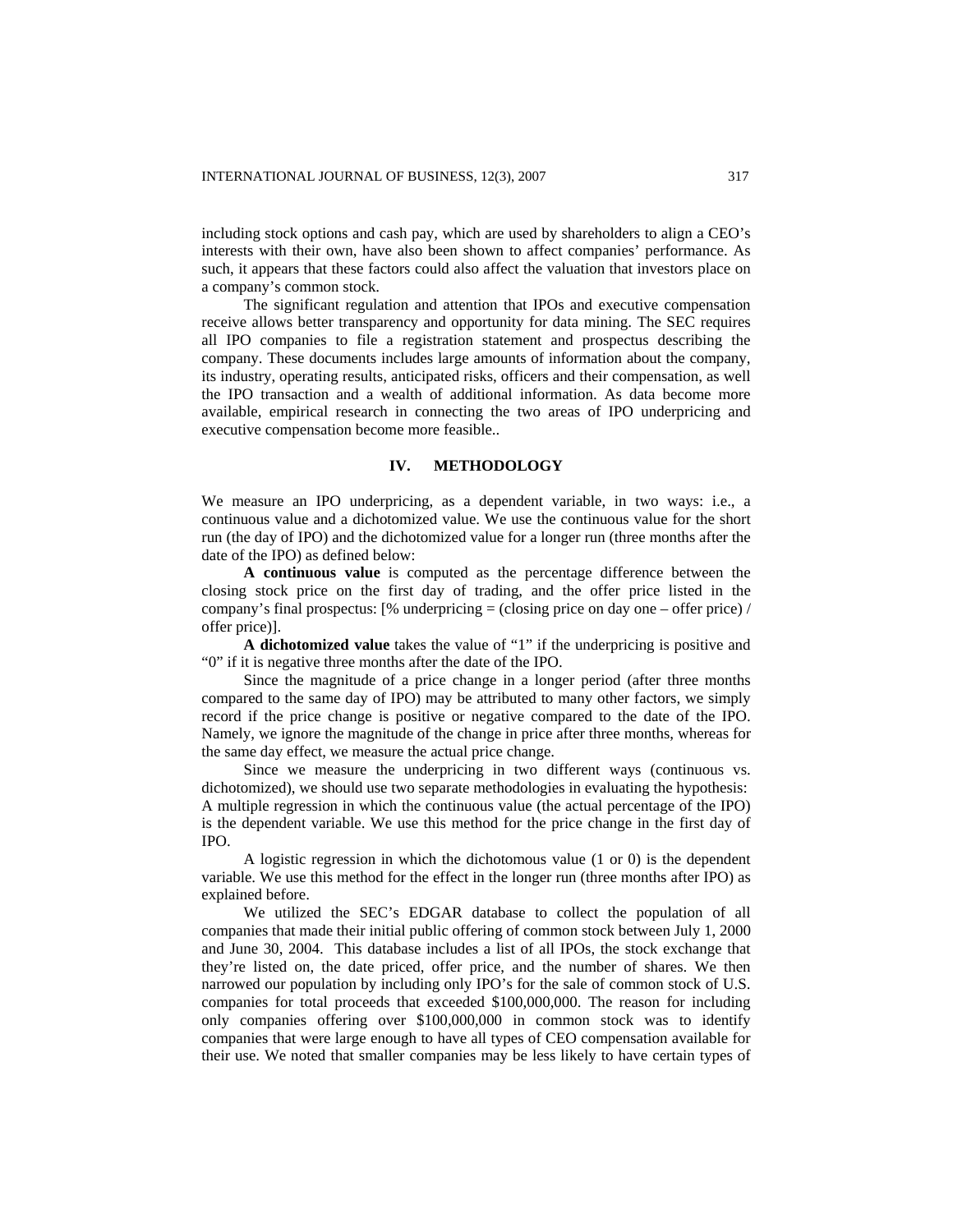equity-based compensation methods at their disposal, due to the costs and expertise associated with providing these types of compensation (i.e. regulatory costs as well as accounting and legal fees).

We included only U.S. companies in order to focus strictly on IPOs, and excluded foreign companies that may already be publicly traded under ADRs. After arriving at this population, we then randomly selected 96 companies that were listed on the New York Stock Exchange and the NASDAQ National Market. The number of stocks from NYSE and NASDAQ were selected almost evenly to minimize possible effects related to the stock listing. There were 51 stocks from the NYSE and 45 from NASDAQ. A partial list of the stocks selected from both exchanges is available in Exhibit 1. We noted that the number of IPOs of the American Stock Exchange were not sufficient in the database; therefore, we excluded them from this study.

For each company in the sample, we reviewed the final prospectus for the IPO from the SEC's EDGAR database for the information we needed including the following: the offer price, the offer date, price, the number of shares offered, the value of stock owned by the CEO, the percentage of the company's stock owned by the CEO (after completion of the IPO), the number of stock options granted to the CEO in the year prior to the IPO, if options were utilized, the salary of CEO in the year prior to IPO, the bonus paid to CEO in the year prior to IPO, the value of any significant one-time bonuses or perquisites, such as relocation fees or cash fees for going public, the age of the CEO, whether there was a change in CEO in the year prior to the IPO. The equation used for multiple regression models is as follows:

% Underpricing = 
$$
d_0
$$
 + d1 (CEO Stock Ownership) +) +  $d_2$  (CEO salary)  
+  $d_3$  (CEO bonus) +  $d_4$  (# of CEO options) (1)

The same set of independent variables was used both in the multiple regression and in the logistic regression. The dependent variable in the regression was the actual % of the underpricing. In the logistic regression the dependence variable was input either as 1, if the percentage was positive, and 0 if negative.

# **Table 1**

### Logistic regression

First model – 2 log likelihood: 68.12 (only constant included in the model)

| <b>Variables not</b> | <b>Score</b> | <b>Significance</b> | <b>Partial Correlation</b> |
|----------------------|--------------|---------------------|----------------------------|
| in the equation      |              |                     |                            |
| $X1 = CEO$ Salary    | 25.25        | .000                | .623                       |
| $X2 = CEO$ Options   | 21.02        | .000                | .621                       |
| $X3 = CEO$ Bonus     | 16.18        | .120                | .436                       |
| $X4 = CEO$ Ownership | 32.11        | .000                | .692                       |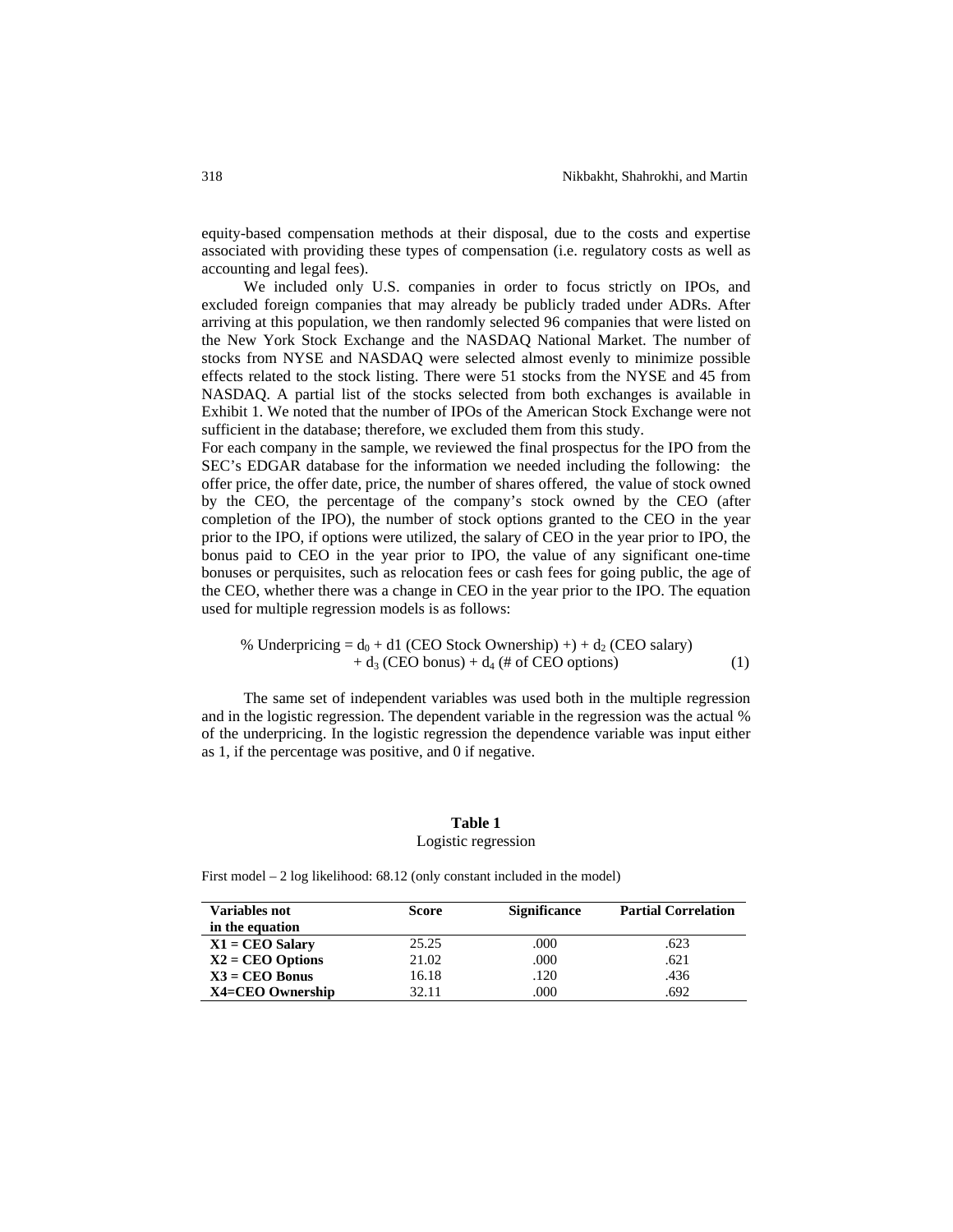# **Table 2**

### Logistic regression

Second Model – 2 Log Likelihood: 43.13

 $X4$  (CEO Ownership) included in the model; "Psedo"  $R2 = .631$ ; Cox and Snell  $R2 = .531$ Negelkerke R2 = .682; Change in  $-2LL$  from first model = 24.98; Significance = .000; Change in –2LL from prior model = 24.98; Significance = .000; Homsmer and Lemeshow: Chi-Square 2.82; Significance = .9529

| Variable in the equation | Coefficient  | <b>Std. Error</b>   | Wald           | <b>Significance</b> |
|--------------------------|--------------|---------------------|----------------|---------------------|
| Constant                 | 11.723       | 4.11                | 15.21          | 0.000               |
| X4(CEO Ownership)        | 1.92         | 0.395               | 14.23          | 0.000               |
| Variables not in the     | <b>Score</b> | <b>Significance</b> | <b>Partial</b> |                     |
| equation                 |              |                     | Correlation    |                     |
| $X1 = CEO$ Salary        | 18.12        | 0.000               | 0.587          |                     |
| $X2 = CEO$ Options       | 4.1          | 0.139               | 0.328          |                     |
| $X3 = CEO Bonus$         | 6.34         | 0.128               | 0.386          |                     |

Correct Classification (analysis sample): 68%

## **V. ANALYSIS OF RESULTS AND CONCLUSION**

Table 1 shows the results of the base model for the logistic regression analysis. Since we could not make a judgment in advance as to which subsets of the hypothesized variable are most explanatory, we begin with a base model using a backward stepwise procedure. Namely, in the first iteration no independent variable is included except the intercept. The log likelihood value (-2LL) of the base model is 68.12. We use this initial value (68.12) to evaluate how the introduction of other hypothesized variables could improve the overall fit. As we introduce new variables, the initial log likelihood decreases. Note that the bigger the reduction in the initial log likelihood value, the better the overall fit is indicated because of the new variable. The score statistics (a measure of association used in logistic regression), and the partial correlation for each independent variable are indicators as to which variable/s should be selected in the backward procedure. One can use several criteria to guide the entry of the new variables in the model; i.e., a greater reduction in the -2LL value, a greater Wald coefficient, and a higher conditional probability. As a criterion to include the variables in the model, we use the reduction of the log likelihood ratio and proceed accordingly.

As seen in Table 2, the CEO ownership (X4) was selected for the first entry. This corresponded to the highest score statistic and the highest partial correlation. As a result, the -2 log likelihood in Table 2 changed from 68.12 to 43.13, a change of 24.99 compared to the initial model with a significant chi-square. The coefficient for the CEO ownership is positive and statistically significant.

Although the entry of CEO ownership variable (X4) into the logistic regression model gave us a reasonable model fit, the examination of the remaining independent variables (not included in the model) indicated that those variables may have potential contributions to the overall fit. Therefore, X1 (CEO salary) with the highest score statistic and the best partial correlation was introduced as a second variable. The results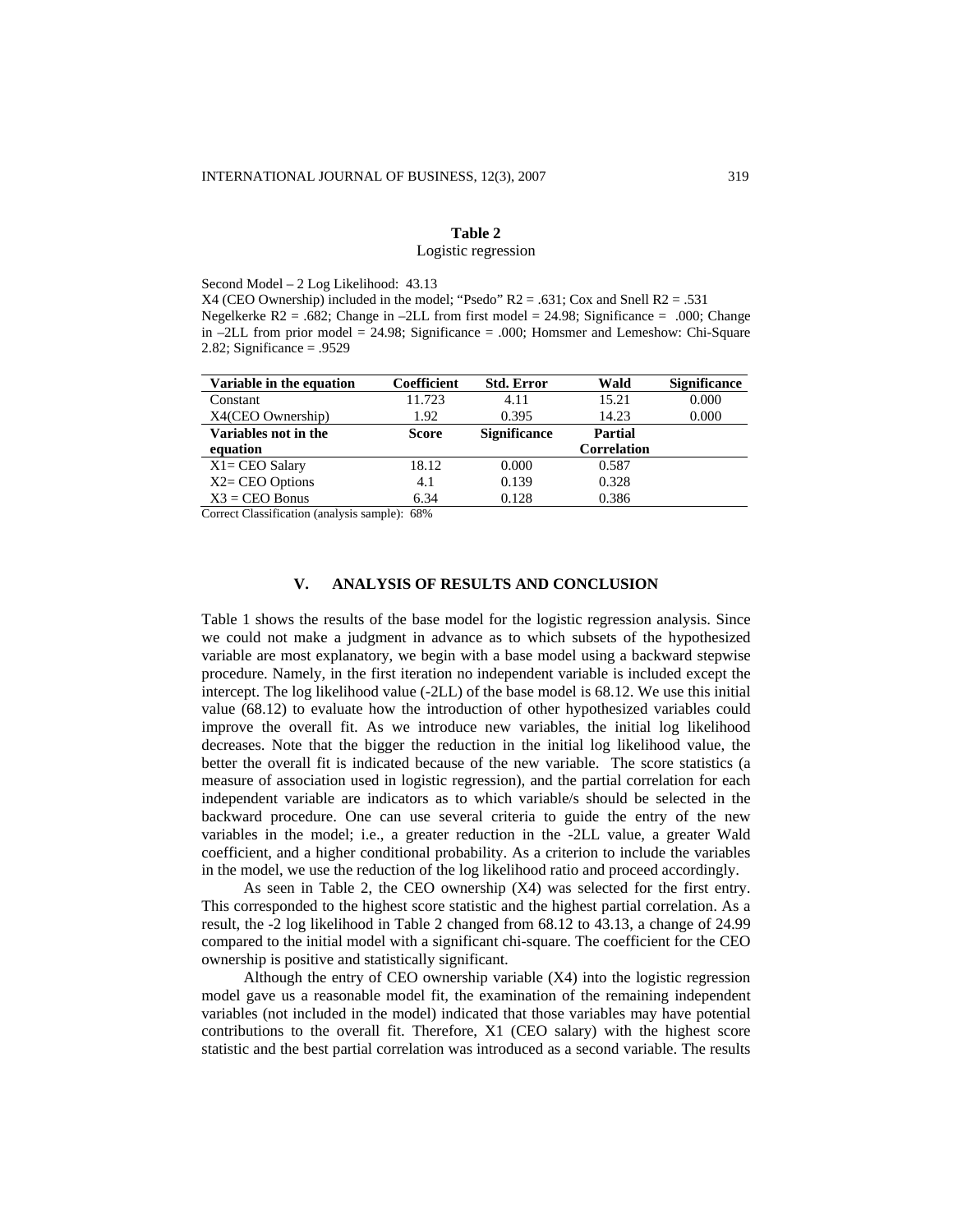are in Table 3. There was an improvement in all measures of the model fit including a decrease in the -2LL value and an increase in the value of R2 measure. The R2 and its different versions (Pseudo, Cox and Snell, and Negelkerke) all exceed 50%. All these measures operate in the same manner, with higher values indicating greater model fit. The value of -2LL has reduced by 44. 78 from the initial model, and by 19.79 from its prior model where we had only a single variable. A sizeable reduction in -2LL value is indicative of the relevance of the CEO ownership (X4) in the model.

### **Table 3**

#### Logistic regression

Third Model –2 Log Likelihood: 23.34

X4 (CEO Ownership) and X 1 (CEO Salary) included in the model; "Psedo" R2 = .631; Cox and Snell R2 = .531; Negelkerke R2 = .682; Change in  $-2LL$  from first model = 44.78; Significance = .000; Change in –2LL from prior model = 19.79; Significance = .000; Homsmer and Lemeshow: Chi-Square 10.44; Significance = .091

| Variable in the equation | Coefficient  | <b>Std. Error</b>   | Wald               | <b>Significance</b> |
|--------------------------|--------------|---------------------|--------------------|---------------------|
| Constant                 | 7.21         | 7.23                | 3.21               | 0.121               |
| X4(CEO Ownership)        | 1.34         | 0.723               | 6.82               | 0.012               |
| X1(CEO Salary)           | 1.72         | 0.932               | 6.93               | 0.019               |
| Variables not in the     | <b>Score</b> | <b>Significance</b> | <b>Partial</b>     |                     |
| equation                 |              |                     | <b>Correlation</b> |                     |
| $X2 = CEO$ Options       | 4.1          | 0.139               | 0.328              |                     |
| $X3 = CEO Bonus$         | 6.34         | 0.128               | 0.386              |                     |

Correct Classification (analysis sample): 85%

Specific to logistic regression, the Hosmer and Lemeshow value measures the correspondence of the actual and predicted values of the dependent variable where a better model fit is indicated by a smaller difference in the observed and predicted classification. In Table 3, the Hosmer and Lemshow value shows non-significance, indicating there is no difference in the distribution of the actual and predicted values. A good model fit is indicated by a non-significant chi-square value as reported in Table 3.

The Wald statistics for both independent variables are significant. The inclusion of other variables, beyond CEO ownership and CEO salary, made the logistic regression model unstable and the coefficients inappropriate. This could be detected from lower significance and lower partial correlations for the variables not in the equation (CEO Options and CEO Bonus) in Table 3. **As such, we conclude that the market recognizes the positive signal of the CEO ownership and the CEO salary in IPO pricing in a three-month periods.** A correct classification of 85% in the logistic regression also supported the relevance of the CEO ownership and CEO salary in IPO pricing**.** 

To conduct multiple regressions, as a first step, we examined the correlation coefficient matrix of the above four hypothesized variable. Table 4 shows the range of multi-collinearity among these variables from  $-.12$  to  $+.58$  which is not too striking. Therefore, we decided to consider all these variables as possible explanatory variables.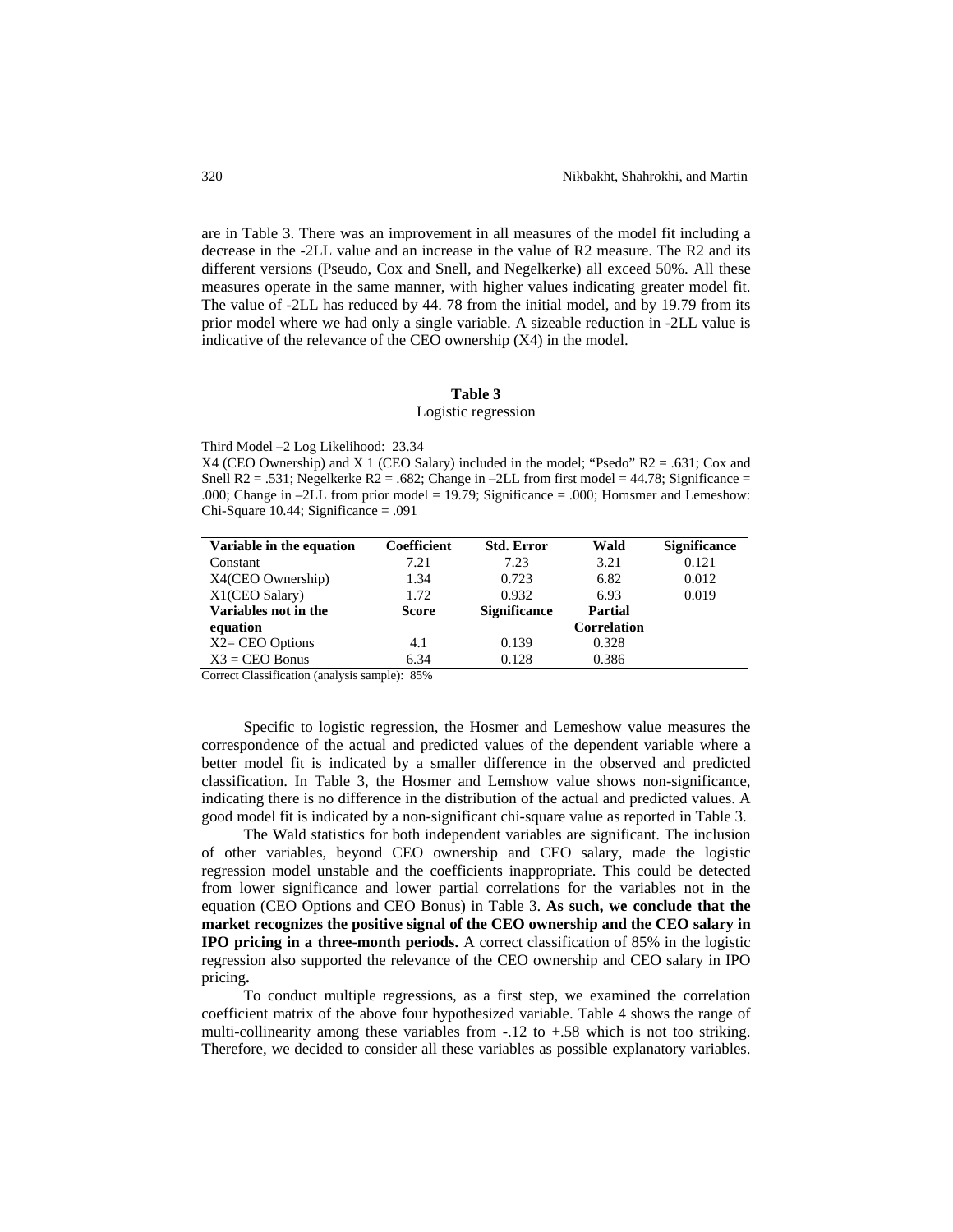Consistent with the logistic procedure, we adopted a backward stepwise method. The CEO salary was the first significant variable in the model. Unlike the results of the logistic regression, the inside ownership did not show a significant contribution. Neither other variables showed any significant explanatory power in the model. In Tables 6 and 7, we observe that the CEO options, the CEO bonus, and the CEO ownership all fail to exhibit any contribution to the underpricing of the IPOs.

| Table 4                       |                  |                |       |     |  |  |  |
|-------------------------------|------------------|----------------|-------|-----|--|--|--|
| Correlation matrix predictors |                  |                |       |     |  |  |  |
|                               | <b>Variables</b> |                |       |     |  |  |  |
| <b>Predictors</b>             | $\mathbf{X}_1$   | $\mathbf{x}_2$ | A3    |     |  |  |  |
| X <sub>1</sub> CEO Salary     | 1.00             |                |       |     |  |  |  |
| X <sub>2</sub> CEO Options    | .43              | 1.00           |       |     |  |  |  |
| X <sub>3</sub> CEO Bonus      | .51              | .57            | 1.00  |     |  |  |  |
| X <sub>4</sub> CEO Ownership  | .32              | .44            | $-12$ | .51 |  |  |  |

|                          |                                                                 |                                            | Table 5<br>Multiple regression I                              |                      |                        |            |
|--------------------------|-----------------------------------------------------------------|--------------------------------------------|---------------------------------------------------------------|----------------------|------------------------|------------|
|                          | <b>Variable in Equation</b><br><b>Variables Not in Equation</b> |                                            |                                                               |                      |                        |            |
| <b>Variables</b>         | Coefficient                                                     | <b>Standard</b><br>Error of<br>Coefficient | <b>Standard</b><br><b>Regression</b><br>Coefficient<br>(beta) | Partial<br>t value   | Partial<br>Correlation | t value    |
| Y-intercept              | 21.653                                                          | 2.593                                      |                                                               | $8.341$ <sup>*</sup> |                        |            |
| $X_1$ CEO Salary         | 8.384                                                           | .862                                       | .701                                                          | 9.722*               |                        |            |
| $X2$ CEO Options         |                                                                 |                                            |                                                               |                      | .839                   | $9.812*$   |
| X <sub>3</sub> CEO Bonus |                                                                 |                                            |                                                               |                      | $-.453$                | $-5.007$ * |
| $X_4$ CEO Ownership      |                                                                 |                                            |                                                               |                      | .720                   | $10.210*$  |

\* Significant at 95% level of confidence or higher.

| Table 6<br>Multiple regression II |                                                                 |                                            |                                                               |                           |                               |         |  |
|-----------------------------------|-----------------------------------------------------------------|--------------------------------------------|---------------------------------------------------------------|---------------------------|-------------------------------|---------|--|
|                                   | <b>Variable in Equation</b><br><b>Variables Not in Equation</b> |                                            |                                                               |                           |                               |         |  |
| <b>Variables</b>                  | Coefficient                                                     | <b>Standard</b><br>Error of<br>Coefficient | <b>Standard</b><br><b>Regression</b><br>Coefficient<br>(beta) | <b>Partial</b><br>t value | Partial<br><b>Correlation</b> | t value |  |
| Y-intercept                       | $-3.489$                                                        | 3.057                                      |                                                               |                           |                               |         |  |
| $X_1$ CEO Salary                  | 3.336                                                           | 0.327                                      | .515                                                          | $6.47*$                   |                               |         |  |
| $X2$ CEO Options                  | 1.974                                                           | 1.03                                       | .066                                                          | 1.91                      |                               |         |  |
| $X_3$ CEO Bonus                   |                                                                 |                                            |                                                               |                           | .021                          | .205    |  |
| $X_4$ CEO Ownership               |                                                                 |                                            |                                                               |                           | $-.027$                       | $-.267$ |  |

\* Significant at 95% level of confidence or higher.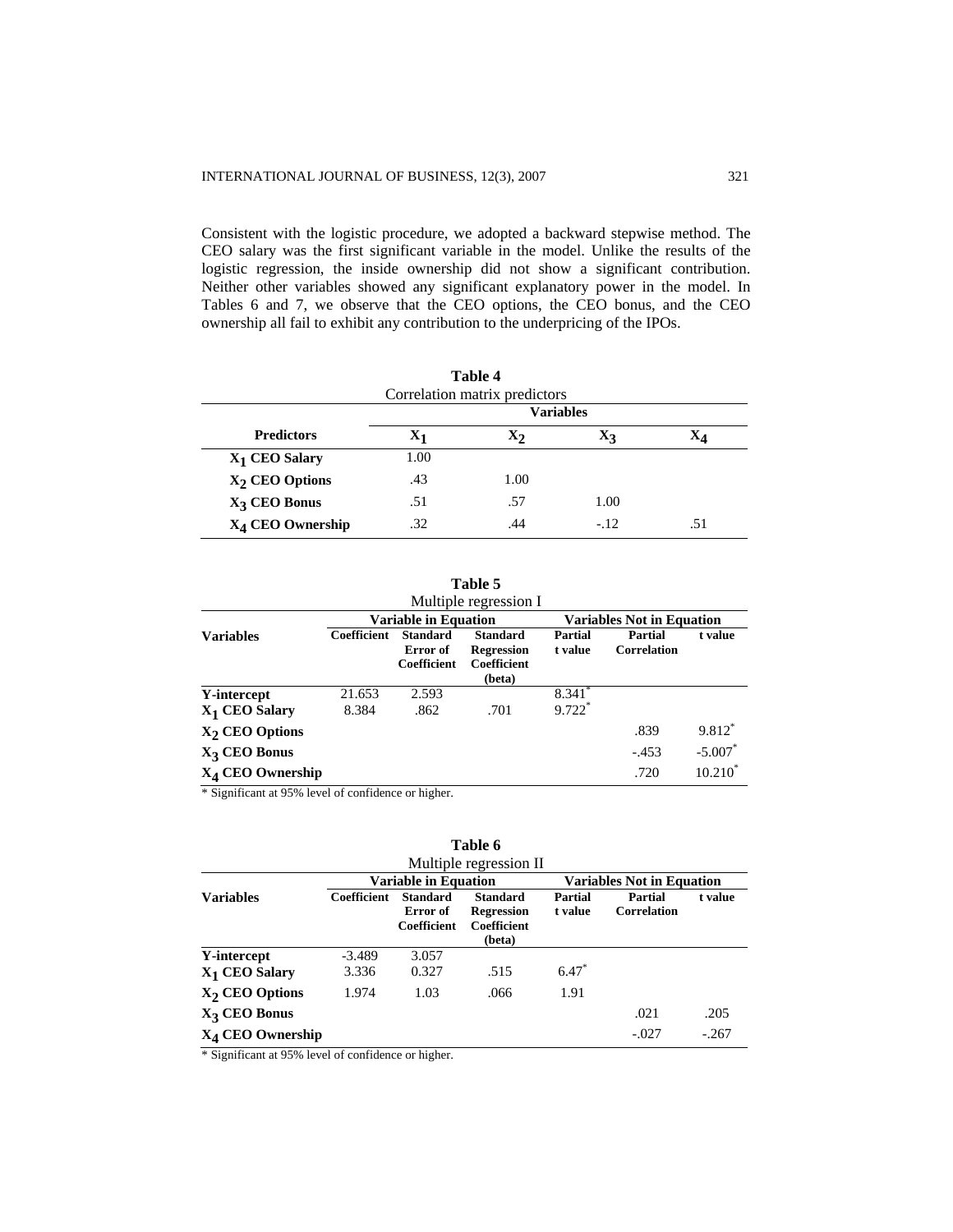|                           | <b>Variable in Equation</b> |                                                   |                                                                      | <b>Variables Not in Equation</b> |                               |         |
|---------------------------|-----------------------------|---------------------------------------------------|----------------------------------------------------------------------|----------------------------------|-------------------------------|---------|
| <b>Variables</b>          | Coefficient                 | <b>Standard</b><br>Error of<br><b>Coefficient</b> | <b>Standard</b><br><b>Regression</b><br><b>Coefficient</b><br>(beta) | Partial<br>t value               | Partial<br><b>Correlation</b> | t value |
| Y-intercept               | $-6.520$                    |                                                   |                                                                      |                                  |                               |         |
| X <sub>1</sub> CEO Salary | 2.376                       | .320                                              | .521                                                                 | $4.560*$                         |                               |         |
| $X_4$ CEO Ownership       | 1.621                       | 1.13                                              | .607                                                                 | 1.04                             |                               |         |
| X <sub>3</sub> CEO Bonus  |                             |                                                   |                                                                      |                                  | .43                           | 1.97    |
| $X2$ CEO Options          |                             |                                                   |                                                                      |                                  | .51                           | 1.35    |

**Table 7**  Multiple regression III

\* Significant at 95% level of confidence or higher.

Note that the only variable that shows a significant contribution to the IPO underpricing, both under the logistic regression and multiple regression, is the level of the CEO salary. Since other proxies of executive compensation failed to show any correlation with underpricing, we cannot categorically support our hypothesis in this research. On the other hand, we cannot reject our hypothesis since the correlation between the IPO underpricing and the level of CEO salary is robust, taking other variables constant. This implies that executive compensation should be somehow related to the underpricing although this relationship may not exhibit itself in every aspect of compensation. Further research, with a large IPO sample and longer time series, are needed to shed further light on the connection between the IPO pricing and executive compensation.

# **ENDNOTES**

- 1. The IPO-offer price represents the price that each share of a company's common stock is sold to investors as part of the initial public offering in the primary market, as listed in the company's final prospectus.
- 2. For purposes of this paper, aftermarket price is defined as the closing price at the end of the first day that IPO Company's stock trades in the secondary market.
- 3. In this context, traded stocks refer to established public companies whose securities are actively traded. The stock of these companies is constantly changing based on company and industry news, analysts' predictions, economic data, etc.
- 4. Any special bonuses for going public or other one-time perquisites amounts were included in the bonus column of my analysis.
- 5. First day returns were calculated as the difference between "the offer price and the first CRSP-listed closing price" (Ritter and Welch).

#### **REFERENCES**

Benveniste, L.M., S.M. Erdal, and W.J. Wilhelm, Jr., 1998, "Who Benefits from Secondary Market Price Stabilization of IPOs?" *Journal of Banking and Finance 22*, 741-767.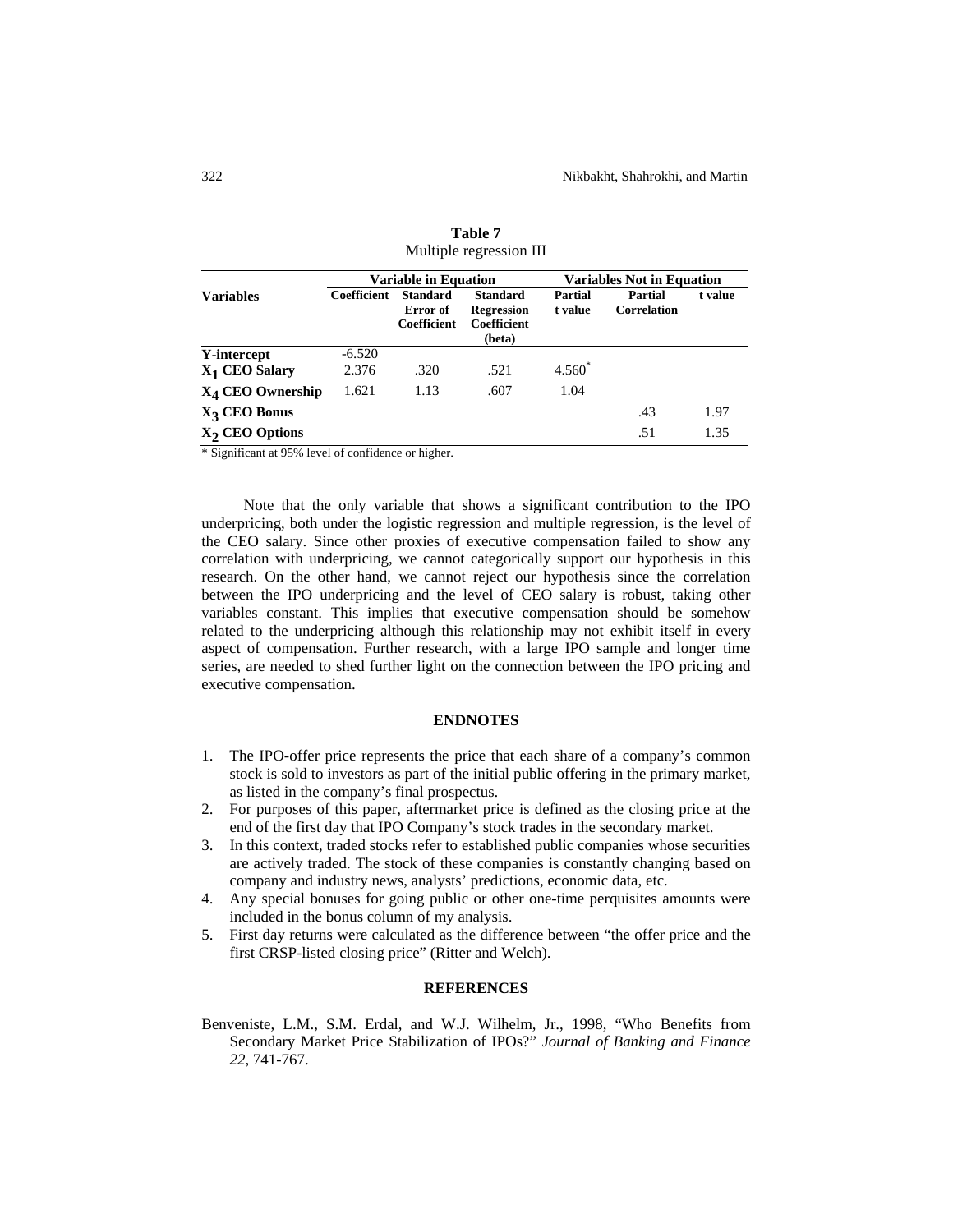- Benveniste, L.M. and P.A. Spindt, 1998, "Howe Investment Bankers Determine the Offer Price and Allocation of New Issues" *Journal of Financial Economics* 24, 343-362.
- Benveniste, L.M., and W.J. Wilhelm, Jr., 1990, "A Comparative Analysis of IPO Proceeds Under Alternative Regulatory Environments", *Journal of Financial Economics* 28, 173-208.
- Chitru, S.F., S. Krishnamurthy, and P.A. Spindt, 1998. "Is the Offer Price in IPOs Informative? Underpricing, Ownership Structure, and Performance," *Center for Financial Institutions Working Papers*; No.: 01-33, Wharton School Center for Financial Institutions, University of Pennsylvania.
- Ciccotello, C., C. Grant, and G. Grant, 2004, "Impact of Employee Stock Options on Cash Flow," *Financial Analysts Journal* 60.2, 39-46.
- Coles, J., V. McWilliams, and N. Sen, 2001, "An Examination of the Relationship of Governance Mechanisms to Performance," *Journal of Management* 23-50.
- Daily, T.C., A. Cannella, Jr., and D. Dalton, 2003, "Giving Money To Get Money: How CEO Stock Options And CEO Equity Enhance IPO Valuations," *Academy of Management Journal* 46.5, 643-653.
- Datta, S., M. Iskandar-Datta, and K. Raman, 2001, "Executive Compensation and Corporate Acquisition Decisions," *The Journal of Finance* LVI.6, 2299-2336.
- Engel, E., E. Gordon, and R. Hayes, 2002, "The Roles of Performance Measures and Monitoring in Annual Governance Decisions in Entrepreneurial Firms," *Journal of Accounting Research* 40.2, 485-518.
- Financial Accounting Standards Board, 1995, FAS No. 123 "Accounting for Stock-Based Compensation."
- Field, L., and G. Hanka, 2001, "The Expiration of IPO Share Lockups," *The Journal of Finance*. LVI.2, 471-500.
- Frye, M, 2004, "Equity-Based Compensation for Employees: Firm Performance and Determinants," *The Journal of Financial Research* 27.1, 31-54.
- Hanley, K.W., 1993. "The Underpricing of Initial Public Offerings and the Partial Adjustment Phenomenon", *Journal of Financial Economics*, Vol. 34, Issue: 2, pp. 231-250.
- Harvey, K., and R. Shrieves, 2001, "Executive Compensation Structure and Corporate Governance Choices," *The Journal of Financial Research* 24.4, 495-512.
- Himmelberg, C., R.G. Hubbard, and D. Palia, 1999, "Understanding the Determinants of Managerial Ownership and the Link between Ownership and Performance." *Journal of Financial Economics*, 53:353-384.
- Howton, S., S. Howton, and G. Olson, 2001, "Board Ownership and IPO Returns." *Journal of Economics and Finance* 25.1, 100-114.
- Hosmer, D.W. and S. Lemeshow, 1989, "Applied Logistic Regression" New York: John Wiley & Sons, Inc.
- Jensen, M.C., and W.H. Meckling, 1976, "Theory of the Firm: Managerial Behavior, Agency Cost, and Ownership Structure". *Journal of Financial Economics*, 3:205- 360.
- Lippert, R., T. Nixon, and E. Pilotte, 2000, "Incentive Compensation and the Stock Price Response to Dividend Increase Announcements," *The Financial Review* 35.4, 69-94.